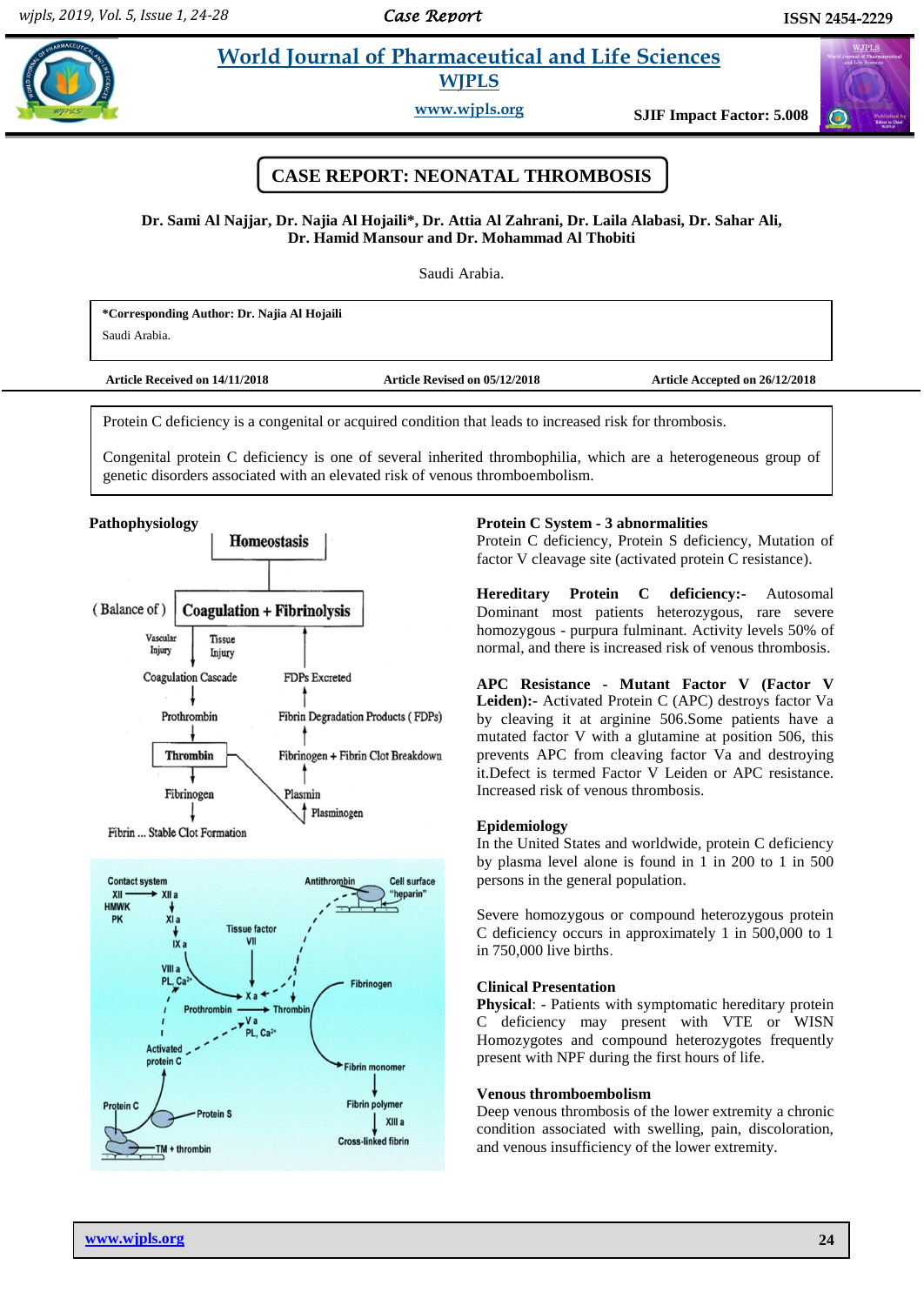#### **Neonatal purpura fulminans**

Affected neonates present with diffuse ecchymosis which, similar to the lesions of WISN, progress to form

necrotic bullae if appropriate therapy is not rapidly instituted.

# May be presented by intracranial Hge



Unenhanced axial brain CT scan shows bilateral cortical and subcortical hyperattenuating lesions indicating haemorrhage (arrows).

May present with bilateral adrenal hemorrhage

# **Differential Diagnosis of congenital and acquired hypercoagulopaty**

| <b>Acquired</b>                    | Congenital                        |
|------------------------------------|-----------------------------------|
| Antiphospholipid antibody syndrome | Protein C deficiency              |
| Malignancy                         | Protein S deficiency              |
| Surgery / Trauma                   | Antithrombin III deficiency       |
| Liver disease                      | Factor V Leiden                   |
| Vit K deficiency                   | Prothrombin gene G20210A mutation |
| DIC.                               | Hyper-homocysteinemia             |
| Severe sepsis specially Gm -ve     | Dysfibrinolysis                   |

# **CASE PRESENTATION**

Full term male  $-2.5$  kg  $-$  to G6P4+1 uneventful pregnancy , product of C.S in Al-Ahli Al Saudi hosp. because of bad CTG and fetal distress MSAF, delivered sleepy required only tactile stimulation then picked up.

A/S :- 5/1min 85min / Admitted in NICU and kept in NPO, IVF, IV antibiotic All investigation were within normal Bl. gas normal – CXR clear lung field. On 2nd day of life developed convulsion in form of blinking of eyes , frothy oral secretion , with desaturation so loaded by phenytoin , baby was stable maintain saturation on oxyhood 3L/min.

They sent fax to MCH for further investigation and anticonvulsion therapy.

### **Differential diagnosis**

- Hypoxic ischemic encephalopathy
- Transient metabolic disturbances
- Focal ischemic injury (arterial infarction venous infarction) Intra cranial Hge
- Infection (congenital infection, meningitis, septicemia)
- Inborn error of metabolism (pyridoxine dependency, glycine encephalopathy, maple syrup urine disease)
- Brain anomaly
- Epileptic syndromes (benign familial neonatal seizures, benign idiopathic neonatal seizures)
- Maternal drug withdrawal
- Kernicterus.

**On 3rd day** of life baby came to ER after discharge from the other hospital. Baby was admitted as a case of neonatal seizure with fever for investigation full sepsis work up done started amika-vanco CT was requested to be done in the morning.

#### **On 4th day of life**

- LP: WBC 1320 poly 57.3% mono 42.7%, Glucose 0.5 Protein 183 RBCs 5000
- (D/C amika, start cefotaxime)
- CBC and chemistry were acceptable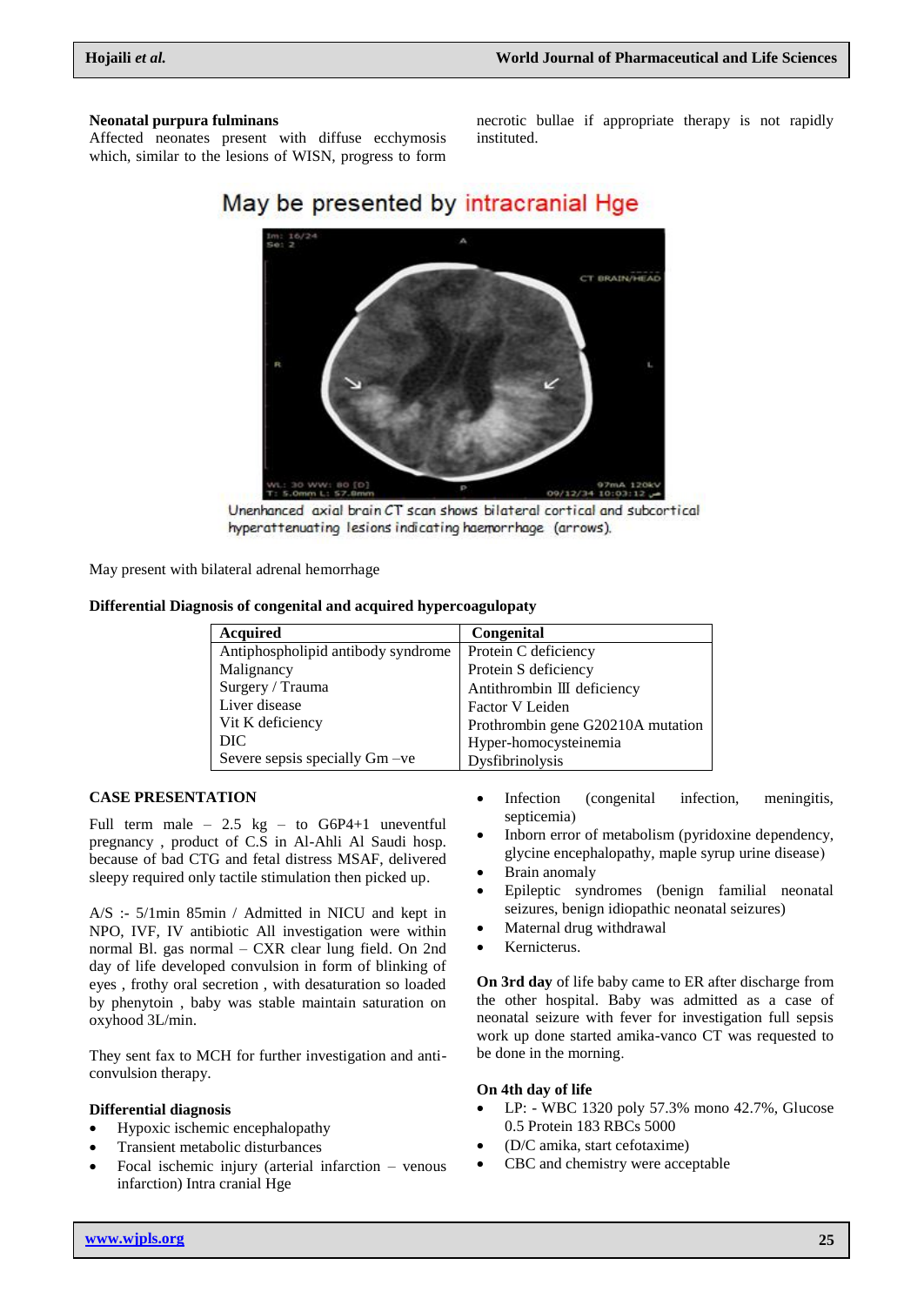- Brain ultrasound was done in the morning: showed large left cerebral parenchymal Hge with normal size lat. ventricle and no midline shift
- CT was done: multi- focal left hemispheric acute cerebral Hge and a focal hypo-attenuating area in left aspect of the brain stem for clinical correlation.



- 1- Urgent Doppler ultrasound:- Normal wave of DPA, PTA and popliteal artery.
- 2- Surgical consultation:- Start hot compresses line of demarcation to be observed - no surgical intervention indicated.
- 3- Vascular consultation:- Left foot area red and blue no definite history of canulation or pricking – discoloration of the whole foot – triphasic Doppler signals of DPA and PTA left side swelling of left foot? Compartment S – recommendation baby has good vascularity of left foot limb elevation – no vascular surgery intervention.
- 4- Hematology consultation:- conservative management like warm fomentation and put nitroglycerine.

Cefotaxime was D/C and started meropenam, ID consultation done they ordered for meropenam 10 days and vanco for 5 days.



A discussion between our COD and hematology consultant resulted in to give FFP after taking sample for protein C, S and factor XIII.

**On the next 2 days** there was some sort of improvement in the color of the foot and there was no need to sta start heparin.

**On the 7th day** baby was irritable and in pain full examination was done and there was Lt Testis swelling, hard painful in touch.

- Urgent Doppler ultrasound done showed Rt. testis normal size, echogenicity and blood supply.
- While Lt Testis enlarged in size 9x9 mm mixed echogenicity with only venous Bl. supply.
- No arterial vascularity detected, suggesting testicular torsion.
- Urgent pedia-surgery consultation was done and baby went to OR.
- There was no torsion.
- Gangrenous Lt testis, part of it sluphed during manipulation and sent to histopathology.
- Immature testicular tissue with hemorrhagic infarction mostly thrombosis.

**On the 10th day** factor V Leiden, VIII, homocysteine level CT angio was requested showed Lt intra-cerebral hemorrhagic infarction with normal cerebral vein and sinuses no sign of venous thrombosis seen

- Factor XIII was within normal levels
- Anti-thrombin III was within normal levels
- Factor V leiden was within normal levels
- Factor VIII was within normal levels
- Homocysteine level was within normal levels
- Protein S activity was normal 67%
- Protein C activity was 6% (normal 70-130)
- Baby was discharged at 19 day old, hemodynamic stable to follow up.

**In fact**, testing for an inherited hypercoagulable state is costly & likely to uncover an abnormality in more than 60% of patients presenting with idiopathic VTEs.

Although, the remaining 40% will have unremarkable test results, this does not imply a true absence of a hypercoagulable state.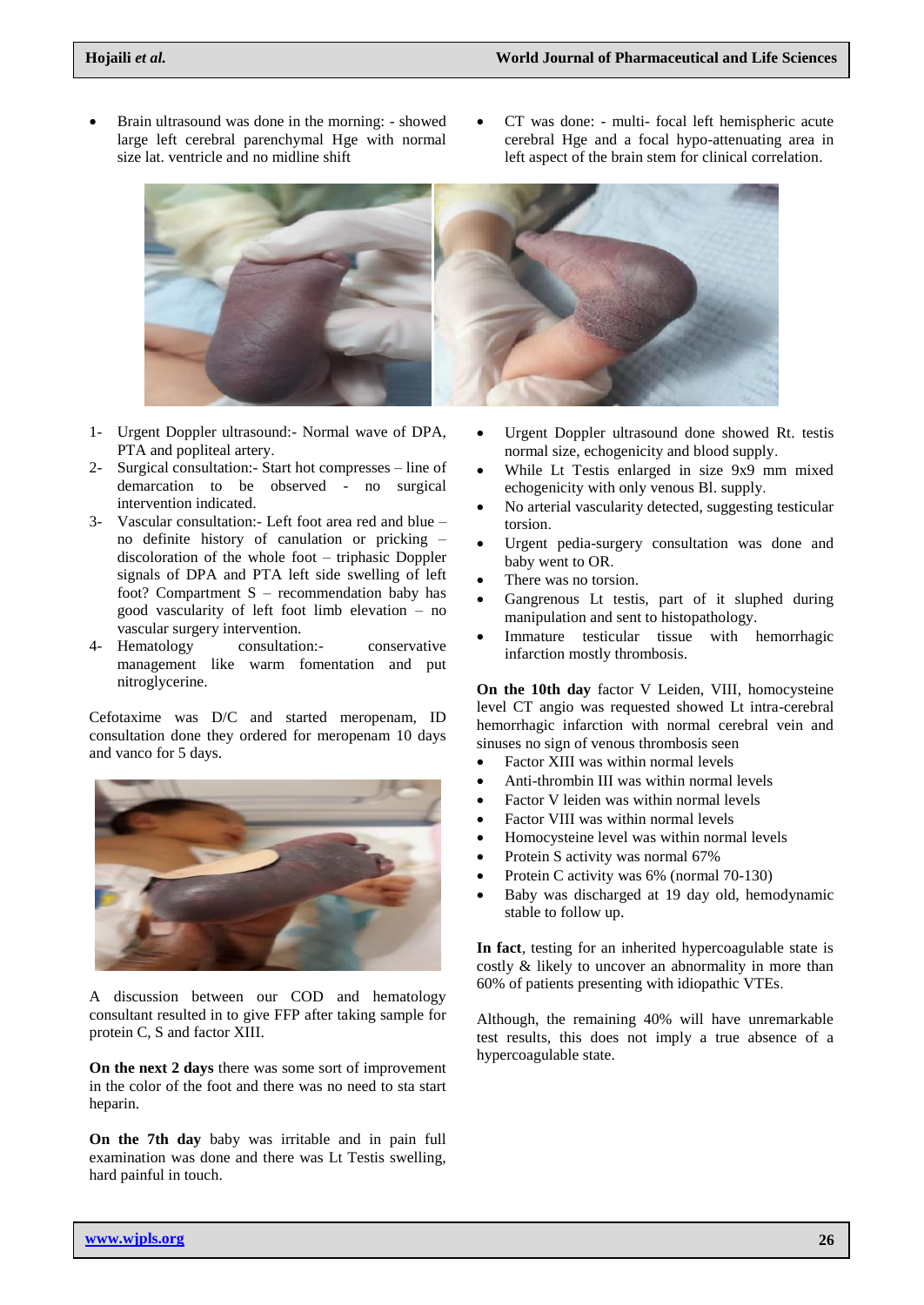# A stepwise approach to thrombophilia testing

#### A stepwise approach to thrombophilia testing



#### **Workup**

A variety of immunologic and functional protein C assays are available.

#### **Immunologic assays**

Immunologic methods for the measurement of protein C antigen include enzyme-linked immunosorbent assays (ELISAs), radioimmunoassays (RIAs), and electroimmunoassays.

#### **Functional assays**

Activated protein C (aPC) activity can be measured by means of a clotting assay or a chromogenic substrate. The adult reference range for protein C activity tends to be slightly lower than the immunologic normal range

#### **Screening**

The timing of testing with respect to acute thrombosis and warfarin therapy deserves special mention.

#### **Acute thrombosis**

The levels of protein C, protein S, and antithrombin are reduced in the setting of acute thrombosis. Therefore, these levels should generally not be assessed at the time of presentation with acute VTE. However, a normal protein C activity in this setting essentially rules out hereditary protein C deficiency.

#### **Warfarin**

Because protein C is a vitamin K–dependent protein, its levels are reduced with warfarin administration.

Therefore, it is recommended that protein C testing not be performed unless the patient has been off vitamin K antagonist therapy for at least 2 weeks. If the patient has a severe thrombotic diathesis that does not permit discontinuation of anticoagulation.

# **Treatment**

A substantial proportion of individuals with protein C deficiency remain asymptomatic throughout life and require no specific therapy.

However, thromboprophylaxis may be considered in such individuals, particularly if there is a strong family history of thrombosis.

A case report by Milleret and colleagues describes 2 years of successful prophylaxis in a patient with neonatal severe protein C deficiency, using warfarin oral suspension. The international normalized ratio (INR) was measured by home monitoring, with a target INR of 2.5 to 3.5.

For those patients who do develop clinical manifestations of hereditary protein C deficiency, treatment depends on the particular clinical syndrome: venous thromboembolism (VTE), warfarin-induced skin necrosis (WISN), or neonatal purpura fulminans (NPF).

#### **Venous thromboembolism**

VTE in patients with protein C deficiency is managed in much the same way as it is for patients with VTE due to other causes.

Because the risk of recurrent VTE in protein C –deficient patients may be as high as 60%, long-term anticoagulation is often recommended, particularly following a spontaneous thromboembolic event.

#### **Warfarin-induced skin necrosis**

WISN is a medical emergency that requires treatment as soon as it is recognized.

Therapy consists of immediate discontinuation of warfarin, administration of vitamin K, and initiation of therapeutic doses of heparin.

If the patient is protein C deficient, exogenous protein C should be administered, either in the form of fresh frozen plasma (FFP) or, preferably, as purified protein C concentrate (Ceprotin).

#### **Neonatal purpura fulminans**

Like WISN, NPF is a medical emergency that requires rapid normalization of plasma protein C activity. Although fresh frozen plasma has been used as a source of exogenous protein C in the treatment of NPF, frequent administration is required to maintain adequate plasma levels, thereby limiting its usefulness in this setting.

Highly purified protein C concentrate (Ceprotin) represents an attractive alternative that does not subject patients to the high volume and protein load of fresh frozen plasma.

After treatment of the acute phase of NPF, patients are transitioned to anticoagulation therapy, on which they must remain indefinitely. Warfarin may be used in this setting, provided that exogenous protein C is administered during its initiation in order to avoid the development of WISN. For patients with breakthrough thrombosis despite anticoagulation.